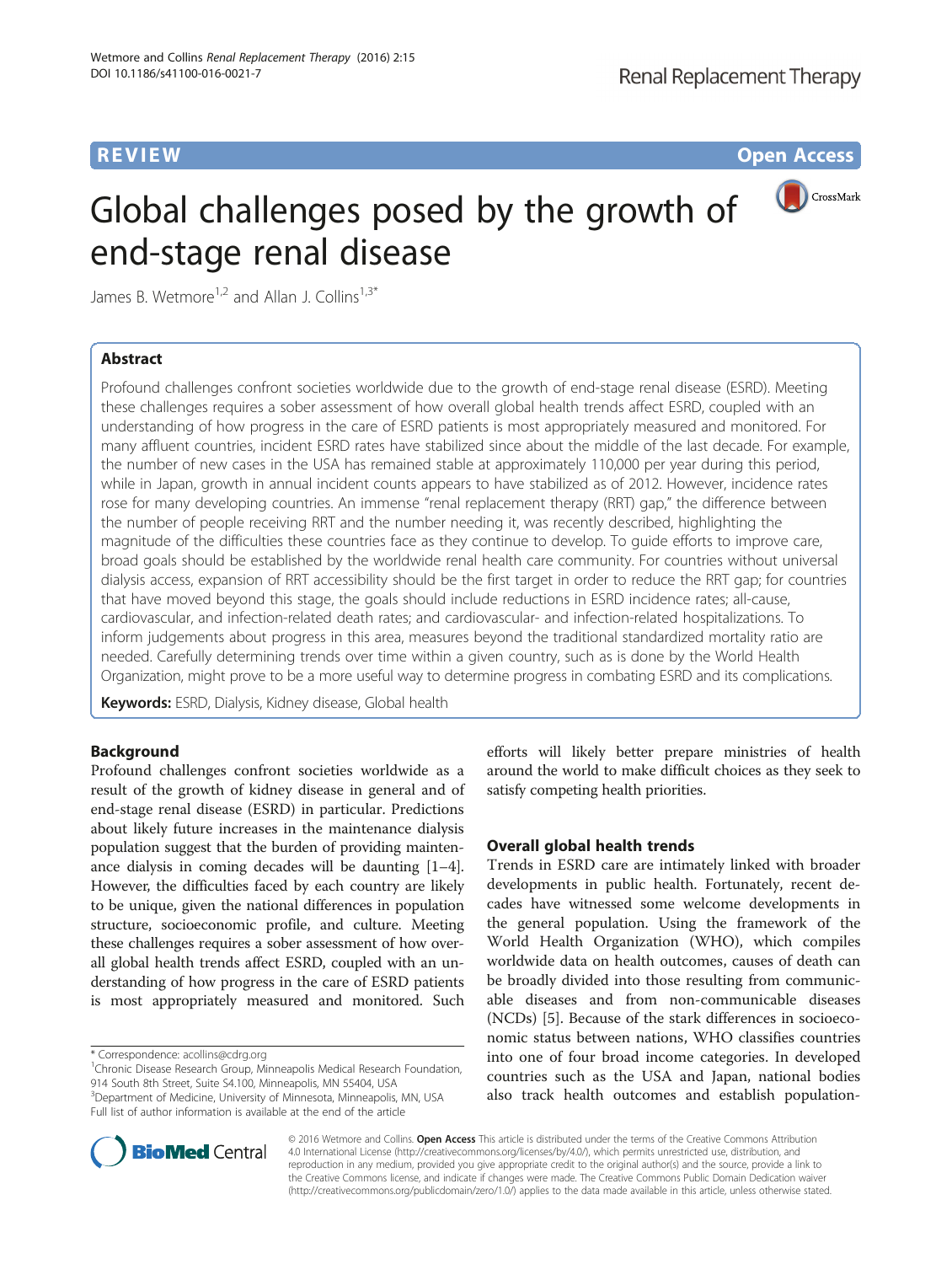wide goals, such as those outlined in the US Healthy People 2020 initiative [[6\]](#page-6-0).

In developed countries, communicable diseases (in the WHO classification, these include maternal, perinatal, and nutritional conditions) contribute to only a modest percentage of deaths, as might be expected: <13 % in Japan and <7 % in the USA, UK, France, Canada, and Australia. As a result, most public health efforts in developed countries are focused on NCDs, and WHO set as its target a 25 % decrease in NCD deaths by 2025 [\[5](#page-6-0)]. Fortunately, major strides have been made in addressing NCDs in developed countries, especially in the realm of cardiovascular disease (CVD). For example, between approximately 2000 and 2012, Japan experienced a 30 % decline in CVD deaths in women and a 24 % decline in men; in the USA, corresponding numbers are 27 and 30 %. Overall declines of approximately 35 % occurred in the UK, France, Canada, and Australia during this period. Declines in CVD deaths have been so prodigious that cancer is now the leading age-adjusted cause of death in many developed countries [\[5](#page-6-0)].

However, the situation varies considerably in countries that are not classified as high-income. For example, in upper–middle income countries such as Brazil, Thailand, and Malaysia, overall rates of NCDs and of CVD are falling—a very welcome development—despite persistently high rates of communicable diseases (11–18 %) relative to more developed countries. China is a special case among this economic group: despite enviably low rates of communicable diseases (5 %, consistent with rates in Western countries), rates of CVD and cancer are rising,

perhaps due to unprecedented urbanization and rapidly increasing affluence. Further, among lower–middle and low-income countries, daunting challenges remain: communicable disease rates remain very high (e.g., 25 % for the Philippines, 29 % for India, 37 % for Cambodia, and 67 % for the Democratic Republic of Congo) at the same time that NCD death rates are unchanged (India and Cambodia) or increasing (the Philippines and the Democratic Republic of the Congo) [[5\]](#page-6-0).

## Health trends in ESRD

As with NCD- and particularly CVD-related death, some promising developments have occurred regarding ESRD. For many affluent countries such as the USA and Western European countries, incident ESRD rates appear to be relatively stable since about the middle of the last decade, as shown in Fig. 1. However, during this same period, incidence rates rose for many developing countries, such as Bangladesh, Malaysia, Argentina, and Chile, suggesting that the economic status of a country is associated with the development or recognition of ESRD or both.

In a developed country with the largest number of dialysis patients, the USA, incidence rates have been stable since approximately 2003 [\[7](#page-6-0)], when the annual percentage increase fell to zero for the first time since 1995 [\[8\]](#page-6-0).

The number of new US cases has remained stable at approximately 110,000 per year during this period [\[7](#page-6-0)]. As shown in Fig. [2a](#page-2-0), the incidence rate in 2012, at 359 per million persons, was 6.6 % lower than that in 2003 (385 per million persons) [\[8\]](#page-6-0), suggesting that the country

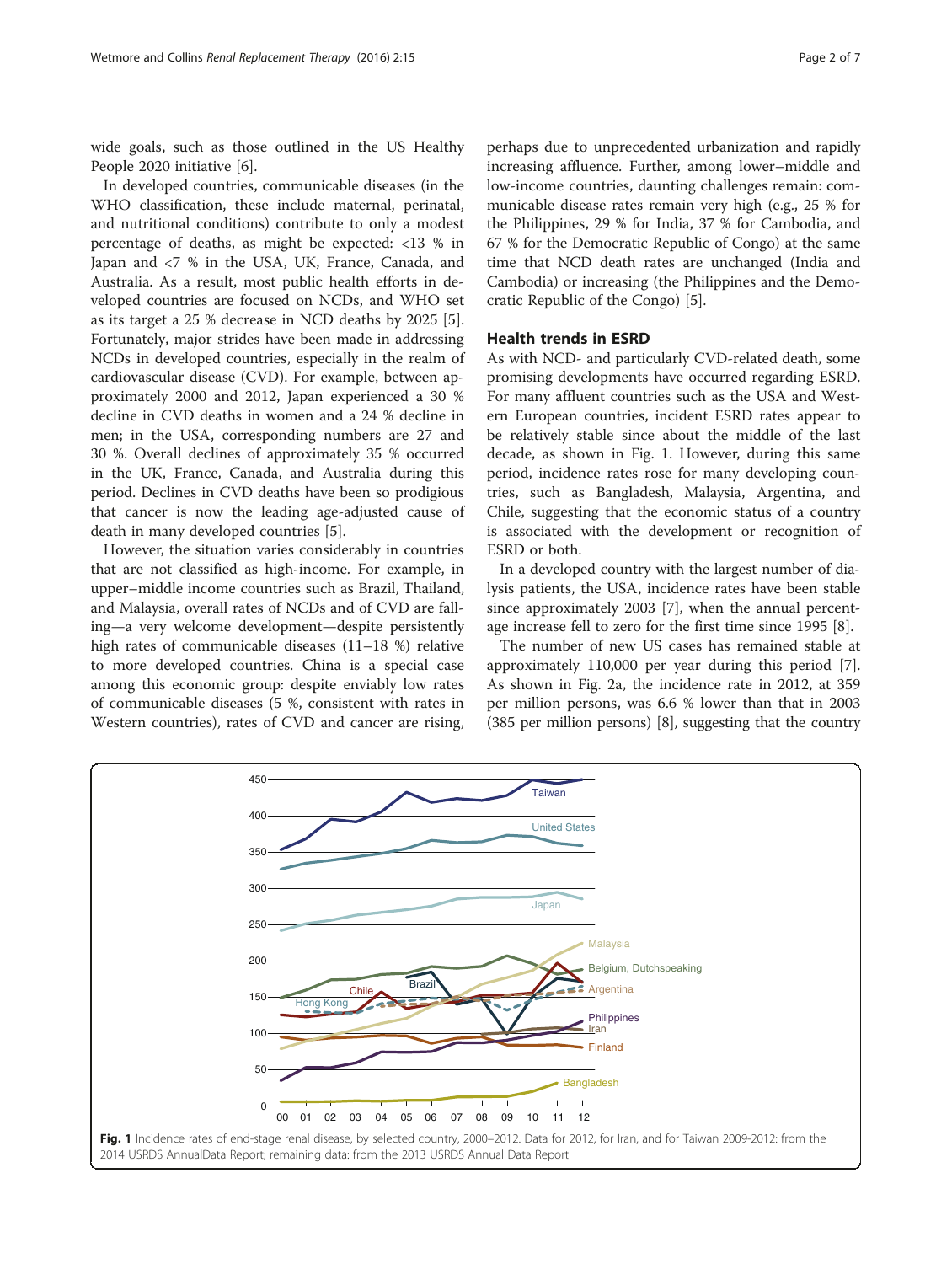<span id="page-2-0"></span>

was making substantial progress towards the Healthy People 2020 goal of 344 per million persons [[6](#page-6-0)].

Perhaps even more impressive, certain traditionally disadvantaged groups experienced higher-than-expected improvements, such as African Americans (15 % decrease), American Indian/Alaskan natives (24 % decrease), Hispanics (17 % decrease), and women (12 % decrease), as shown in Fig. 2b [\[8](#page-6-0)]. This is a welcome outcome with implications well beyond the USA, since many other developed countries also have substantial underserved populations at risk for ESRD, such as aboriginal peoples in Canada and Australia and economic and political migrants from Africa, the Middle East, and Asia in Europe [[9](#page-6-0)–[13](#page-6-0)]. However, it is far from clear why incident counts have stabilized: improved control of diabetes, hypertension, and, perhaps, hyperlipidemia may be posited, but whether this is truly the reason is uncertain.

At the same time, life expectancy for patients receiving maintenance dialysis has risen steadily in many developed countries. For example, as shown in Fig. [3](#page-3-0), the unadjusted death rate in the USA declined by approximately 20 % between 2003 and 2012 [[7\]](#page-6-0). This corresponds to an increase in the mean survival on dialysis of about 1 year, or about 20 %, and an immense number of deaths prevented during that time. Paradoxically, this creates a situation in which improvement in the care of prevalent ESRD patients necessarily means that the absolute number of patients receiving maintenance dialysis at any time will increase, suggesting to the uninformed observer that the "ESRD problem" is worsening. Thus, at present, it is growth in the prevalent, as opposed to the incident, population that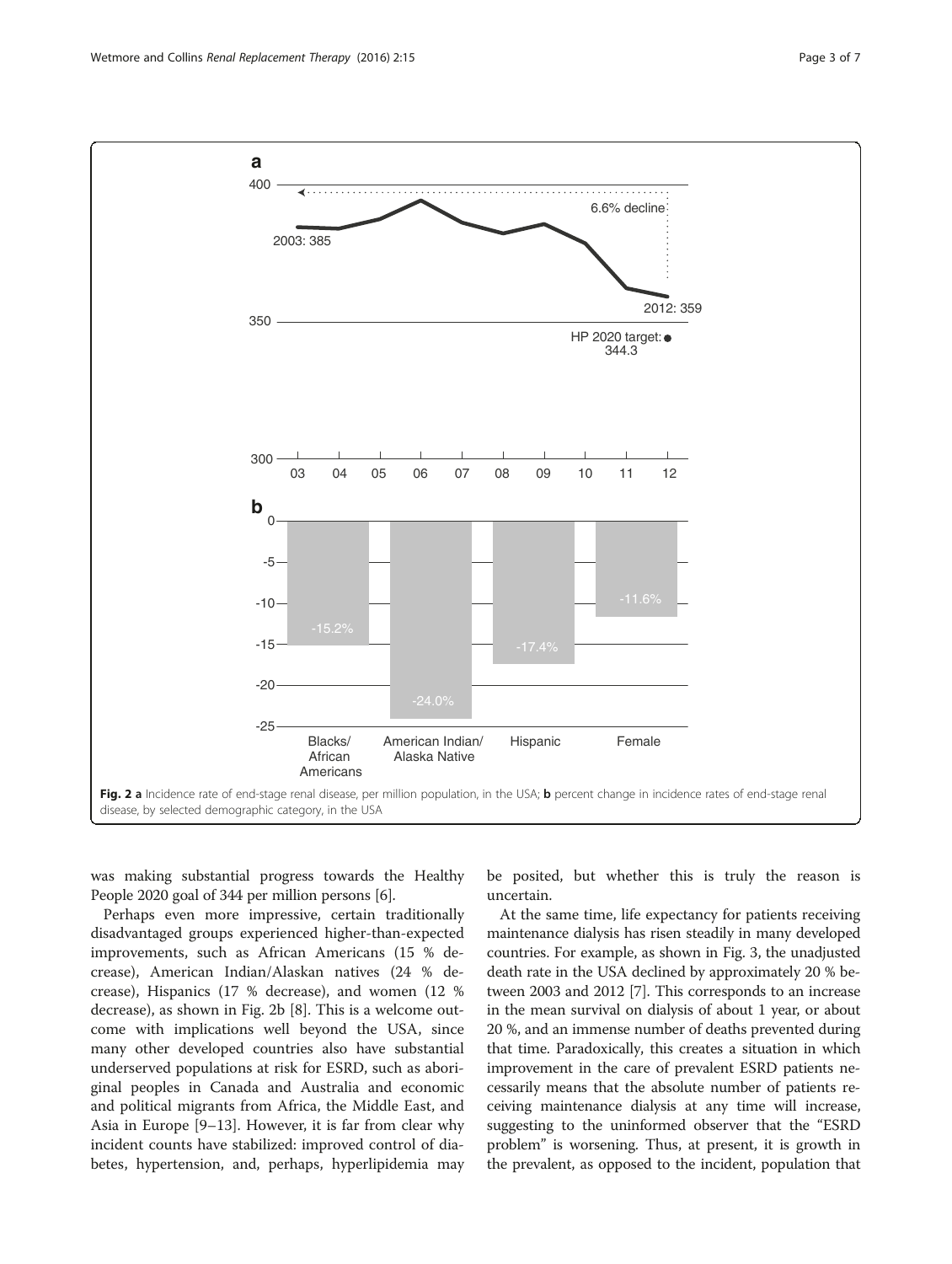<span id="page-3-0"></span>

has been the main factor in the growth of the dialysis population in many developed countries. This is particularly true in the USA, where the number of prevalent dialysis patients is expected to grow from approximately 451,000 in 2012 to approximately 632,000 in 2025 [\[14\]](#page-6-0).

However, the phenomena described above are not universal to all developed countries. In Japan, for example, unique challenges are in evidence. Long the envy of the rest of the world for the survival of its prevalent dialysis patients, Japan has, fortunately, experienced a slowing of growth in the incident counts as of 2012 [[15\]](#page-6-0). Annual percentage change has hovered around zero for the past several years, suggesting that Japan may be approaching a period of stability in annual incident counts that is manifest in other developed countries. However, unlike in some other developed countries, 1-, 5-, and 10-year survival rates have not noticeably improved, and 15- and 20-year survival rates may have declined [[16](#page-6-0)]. While survival remains much higher in Japan than in other countries, further improvement should always be sought, and public policy planners should be aware that stabilization in the prevalent population is, in reality, a sign that new efforts to improve dialysis survival must be supported. Perhaps technological advancements such as the use of ultrapure dialysis [[17](#page-6-0)–[19](#page-6-0)] might conceivably result in gains in prevalent patient survival. Additionally, the Japanese research community should continue to investigate whether increasing the use of β-adrenergic blockers, which may benefit some patients [[20](#page-6-0), [21](#page-6-0)] and which are used in comparatively lower amounts in Japan than in some other countries [[22\]](#page-6-0), could

provide longevity benefits, especially in patients with heart failure or left ventricular hypertrophy.

Developing countries face a very different set of challenges. Unlike many affluent countries, where access to renal replacement therapy (RRT) is universal or nearuniversal, developing countries must confront the issue of access to RRT, which at present is severely limited. A recent report demonstrates the scope of the problem. Liyanage et al. [[1\]](#page-6-0) systematically reviewed data from more than 120 countries and, by hypothesizing that ESRD is related to median age, life expectancy at birth, and gross national income at the national level, estimated age-specific RRT rates in order to calculate the world's "RRT gap" or the difference between the number of people receiving RRT and the number needing it. These investigators demonstrated that, as of 2010, the number of individuals receiving RRT worldwide was projected as 2.6 million, with about 93 % residing in high- or high–middle income countries. This effectively represents a 70-fold prevalence difference between richer and poor countries when population size is considered [[2\]](#page-6-0). The number of individuals on dialysis was projected to more than double by 2030 to 5.4 million, with the largest growth expected in Asia. Perhaps even more informative were the projections of the RRT gap: the authors suggested that only one quarter to one half of individuals who need RRT receive it, meaning that the RRT gap might result in 2.3 to 7.1 million premature deaths.

This finding is conceptually aligned with that of a second study, which estimated an approximately 70 %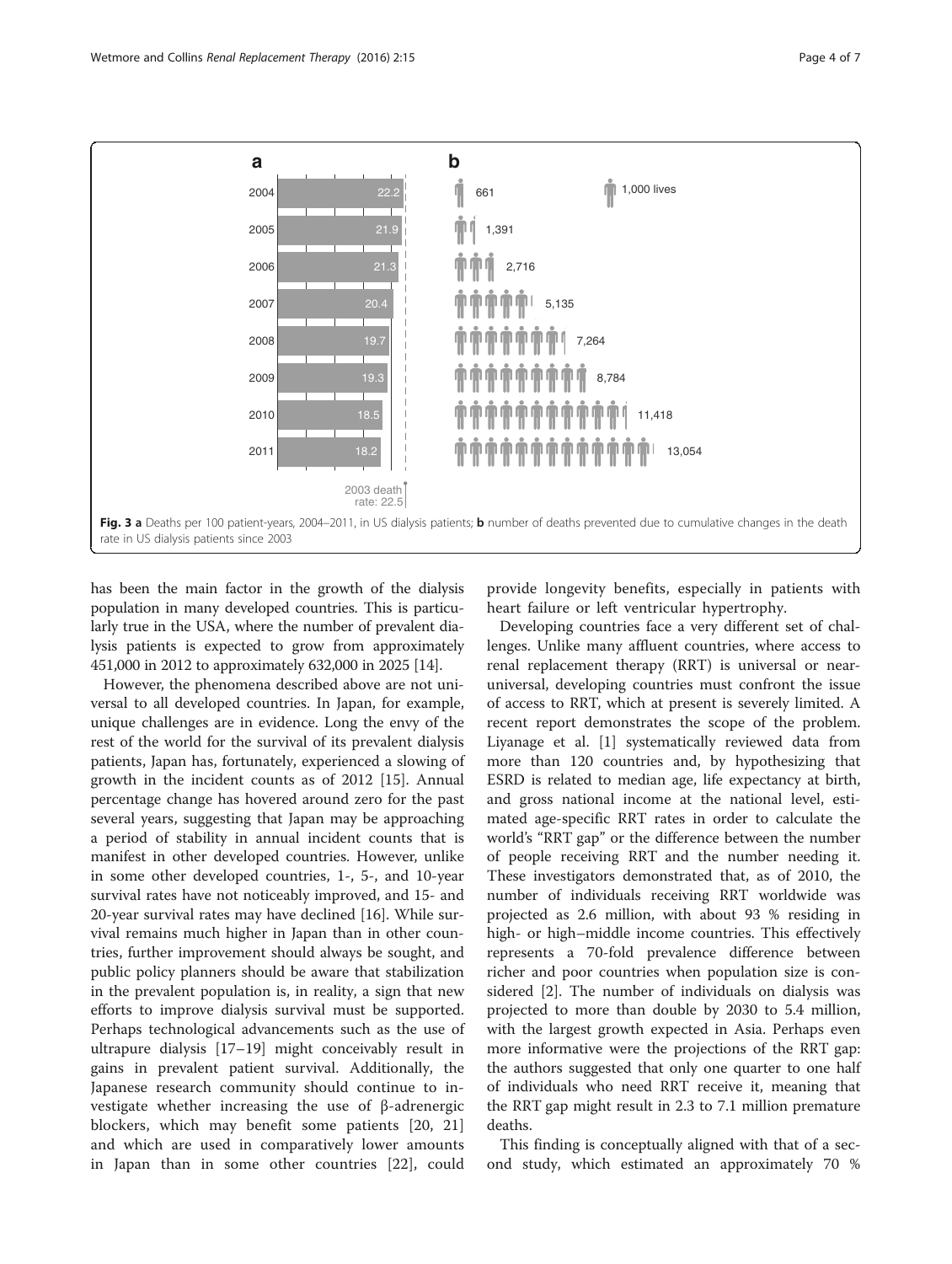increase in prevalent ESRD patients between 1990 and 2010, fueled by a doubling of the incidence rate [\[3](#page-6-0)]. These authors suggested that while changes in population structure might be responsible for one-third of this increase, the main growth is likely due to the increasing provision of RRT by governments and health ministries worldwide. Collectively, these studies suggest that increasing access to dialysis would result in millions more dialysis patients in South America, Africa, India, China, and the rest of Asia.

The worldwide nephrology community and health ministries across the globe must be sober about the substantial economic challenges involved in closing the RRT gap. Providing dialysis to all who need it will require major expenditures in both infrastructure and human capital. Calculating this cost, especially when it is considered in terms of cost-effectiveness, is difficult. Recent small-scale evidence, for example, indicates that provision of RRT in Japan could be cost-effective [\[23](#page-6-0)]. However, generating cost-effectiveness estimates is a complex exercise requiring many assumptions that, if incorrect, can lead to overtly misleading findings and indeed can be quite controversial [\[24](#page-6-0)–[26](#page-6-0)]. Furthermore, costeffectiveness findings applicable to one economic system are unlikely to apply to another.

A conceptual summary of kidney disease priorities for higher- and lower-income countries is shown in Table 1. Priorities in higher-income countries should focus on improving and refining efforts to detect chronic kidney disease (CKD) in the hopes of delivering therapies to slow its progression, thereby preventing advancement to ESRD. Major efforts should address increasing the number of living related kidney donors to decrease the prevalent dialysis population and, ideally, offer the possibility of preemptive transplant. Efforts to reduce morbidity and mortality, especially cardiovascular and infection-related deaths, should continue apace. Finally, exploration of

Table 1 A conceptual summary of kidney disease priorities for higher- and lower-income countries

| Higher-income countries                                                                           | Lower-income countries                                                                                                                 |
|---------------------------------------------------------------------------------------------------|----------------------------------------------------------------------------------------------------------------------------------------|
| Detect CKD and prevent ESRD                                                                       | Continue to target communicable<br>diseases, which are a risk for AKI                                                                  |
| Increase living-related donor<br>kidney transplants, especially<br>for preemptive transplantation | Establish physical and human<br>infrastructure to treat CKD and<br>perform transplants                                                 |
| Reduced morbidity and<br>mortality in dialysis patients                                           | Reduce physical, economic, and cultural<br>barriers to transplant                                                                      |
| Seek novel payment models<br>to reduce costs                                                      | Promote PD and home HD and, with<br>developed countries, seek ways to make<br>dialysis more affordable and less water<br>use-intensive |

AKI acute kidney injury, CKD chronic kidney disease, ESRD end-stage renal disease, HD hemodialysis, PD peritoneal dialysis

methods to control ever-increasing costs, such as the use of capitated fees and bundled payment models [[27](#page-6-0), [28](#page-6-0)], must continue. Lower-income countries, in contrast, face some fundamentally different challenges. They must make efforts to reduce communicable diseases that can lead to acute kidney injury (and therefore progressive CKD); attempt to establish the physical health infrastructure, human professional capital, and cultural acceptance necessary to perform both deceased donor and living-related donor kidney transplants; and attempt to develop the ability to deliver lower-cost and less water-intensive dialytic therapies such as peritoneal dialysis and home hemodialysis. As the challenges faced by the lower-income countries are immense, it is likely they will need the assistance of more affluent countries; the developed countries should take the challenges of lower-income countries seriously and seek technological solutions to make dialysis

# Monitoring progress in kidney disease: elements of an effective framework

more feasible and affordable, especially in rural areas.

Progress in NCDs and in kidney disease is inextricably linked, albeit in complex ways. The major causes of CKD and, by extension, ESRD, in developed and in the increasingly affluent developing countries are, in large measure, the same causes that contribute to cardiovascular mortality. Hypertension, diabetes, hyperlipidemia, metabolic syndrome, and inflammation, among other mechanisms, contribute to both CVD-related death and to ESRD [[29\]](#page-6-0). Thus, the ESRD population is, in a sense, "contained" within the CVD sphere. As such, kidney disease, including ESRD, has now finally become a target for progress in its own right. In 2011, WHO, via the UN Political Declaration on NCDs, explicitly recognized the threat posed by renal disease, stating, in item 19, that "… renal, oral and eye diseases pose a major health burden for many countries and that these diseases share common risk factors and can benefit from common responses to non-communicable diseases" [\[30\]](#page-6-0). In the USA, the Healthy People 2020 project explicitly lists a series of chronic kidney disease public health targets [\[31\]](#page-6-0). Thus, kidney disease is now explicitly receiving attention as the global health challenge that it is.

The question that then arises is how best to guide efforts at improving care. First, certain broad goals should be established by the worldwide renal health care community. For countries without universal dialysis access, expansion of RRT accessibility, especially maintenance dialysis, should be the first target. This would help reduce the immense immediate RRT gap that currently exists. For countries that have moved beyond this stage, the goals should include a reduction of ESRD incidence rates; a reduction in all-cause, cardiovascular, and infection-related death rates; and a reduction in CVD-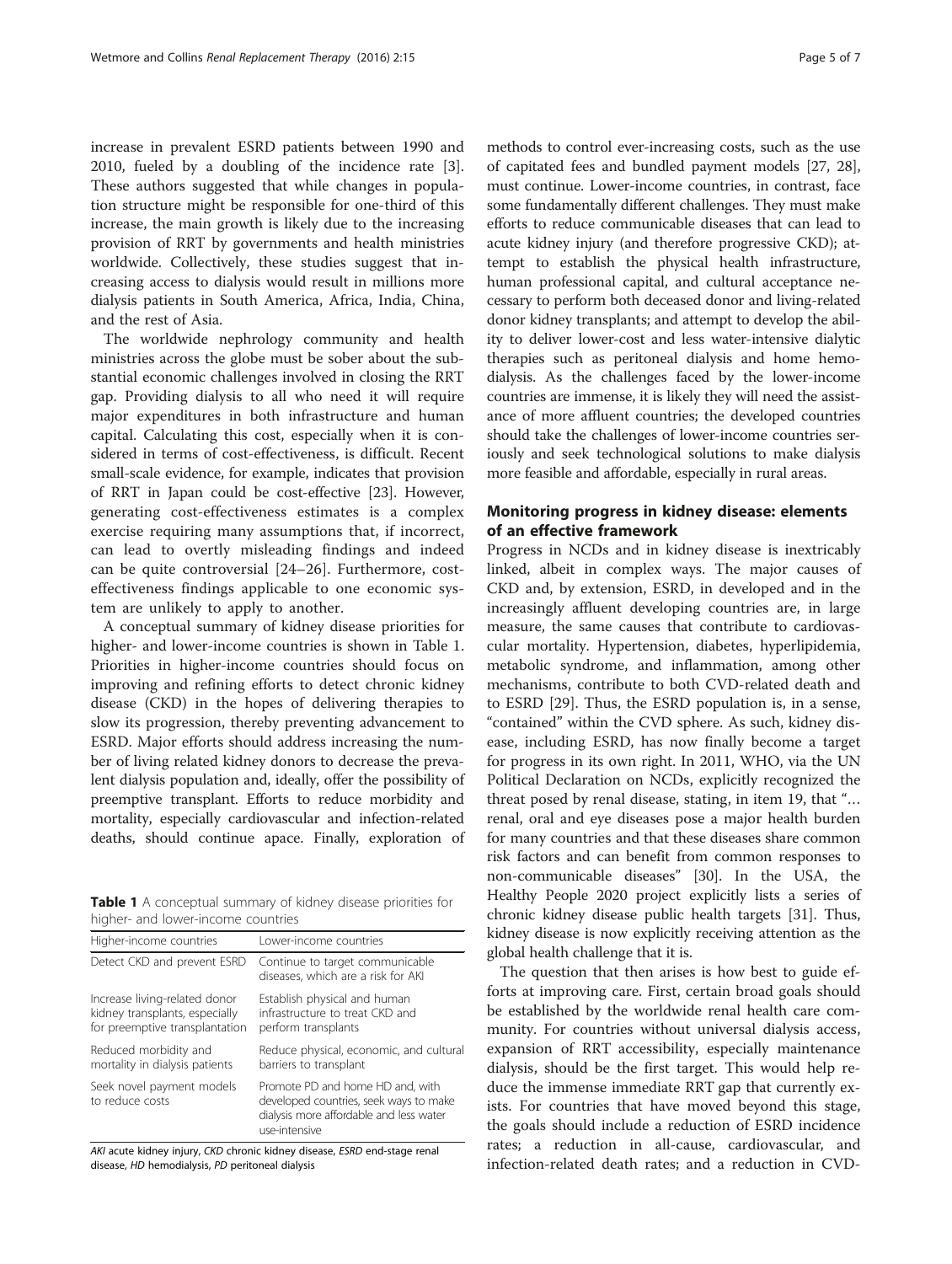related hospitalizations generally, heart failure-specific hospitalizations specifically, and infection-related hospitalizations. While improvement in death rates and hospitalization rates will, paradoxically, appear to increase the societal burden of ESRD by increasing prevalent counts, the world should continue to capitalize on the improvements that have led to the recent lifespan increases in many developed countries. Concomitantly, efforts to educate the public that this represents at least partial victory, rather than defeat, are needed.

Assuming that countries can embark upon these broad goals, how might progress best be measured? Clearly, each nation should first be compared with itself, as WHO does for communicable diseases and NCDs, since the local social, cultural, and economic milieus vary tremendously by country. Within each country, a useful and commonly used method of comparing outcomes is to generate metrics such as standardized morality ratios (SMRs) and standardized incident ratios, which variously rely on direct or indirect standardization to adjust for case-mix differences [\[32, 33\]](#page-6-0). Such an approach can be useful to determine whether and how outcomes vary by geographic region and whether large variations in care exist [[34\]](#page-6-0). This approach is widely used in the USA, but should not be limited to high-income countries, since it would likely prove useful in middle- or even lowerincome countries where economic development is markedly unequal and the effects of increasing affluence and access to care are differentially distributed. This is the case for India and China, where urban and rural health care environments differ substantially within each country. Such comparisons would serve to highlight the immense gaps that exist within a country and the need to address them.

However, additional measures beyond the SMR also have an important role to play. Overall progress cannot be measured by SMRs alone, given that they are by nature cross-sectional and, when used to make comparison rankings, centered at specific values (such as 1.0 or 100) [[35\]](#page-6-0). SMRs are not particularly informative when care is likely to be improving across a population as a whole. An alternative, as used by WHO, is to measure progress over time within a geographic region, in which each region serves as its own (temporal) control. The appeal of this approach is that sites (in this case, countries) that improve over time, but have not yet reached the level of higher-performing locales, would not be "penalized" or disparaged, as can happen when SMRs are the sole metric used to judge care. A framework whereby each site acts as its own control would confer several benefits. First, sites that do not appear to be making sufficient progress over time would become the appropriate focus of efforts to improve progress; targeting such sites might

be a more effective way of improving care for the greatest number of patients. Second, because simple adjustment for unmodifiable risk factors such as age, sex, race, and cause of ESRD (as is commonly done when generating SMRs) provides little insight to guide opportunities for improvement, the need to investigate other means of improving care would be highlighted. Third, geographically related factors that are likely to affect care but are not explicitly accounted for in SMR adjustment, including socioeconomic factors, environmental factors such as pollution, and local factors such as barriers to care, idiosyncrasies of care delivery systems, and the local "cultures" of care held by providers, would be inherently accounted for (since these factors are unlikely to change rapidly within a geographic unit) by comparing geographical units to each other over time. Collectively, these insights suggest that a combination of SMRs and time trends may be the most effective way of monitoring and demonstrating progress over time.

How might such a system be used in practice? Perhaps historical trends, over a period of, for example, 5 years might be used to define reasonable goals for improvement over the ensuing 5-year period. Providers would then have a "run-in" period of perhaps 1 year in which to implement quality-improvement efforts designed to address targeted outcomes. The period used to assess improvement would then begin, with each area acting as its own control. Areas that fail to demonstrate progress over time would then be subject to scrutiny in an attempt to improve care for the greatest number of patients.

# Conclusions

Many positive developments in overall health outcomes have occurred over the past decade, but the more affluent countries have been the disproportionate beneficiaries; as a result, much work needs to be done to decrease NCD-related deaths in less-affluent countries. Likewise, more work is required to meet ESRD-related challenges, which vary by country. In the case of the USA, Canada, and Western Europe, managing substantial growth in the prevalent dialysis population is the main difficulty; in Japan, sustaining the stabilization in the incident counts and further improving longevity in prevalent patients should be the main areas of focus; in developing countries, increasing access to dialysis to reduce the RRT gap is the greatest challenge. To judge progress on these fronts, metrics such as the SMR are useful for highlighting geographic and other variations in care where economic, geographic, or other disparities exist, while assessment of trends over time in a given country may be the best way to determine whether overall efforts to improve care are effective.